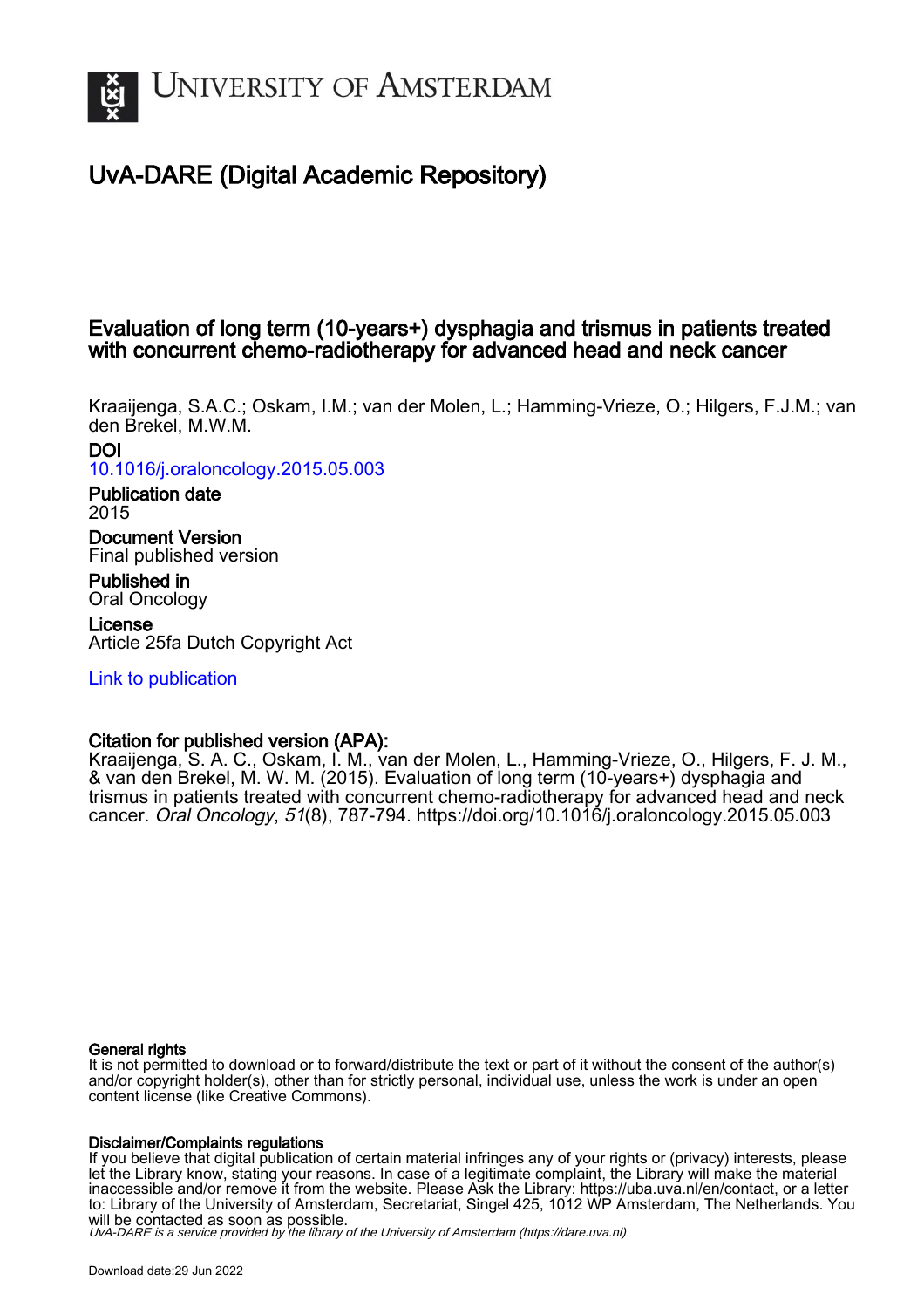#### [Oral Oncology 51 \(2015\) 787–794](http://dx.doi.org/10.1016/j.oraloncology.2015.05.003)



Contents lists available at [ScienceDirect](http://www.sciencedirect.com/science/journal/13688375)

# Oral Oncology



journal homepage: [www.elsevier.com/locate/oraloncology](http://www.elsevier.com/locate/oraloncology)

# Evaluation of long term (10-years+) dysphagia and trismus in patients treated with concurrent chemo-radiotherapy for advanced head and neck cancer



S.A.C. Kraaijenga <sup>a,1</sup>, I.M. Oskam <sup>a,1</sup>, L. van der Molen <sup>a</sup>, O. Hamming-Vrieze <sup>b</sup>, F.J.M. Hilgers <sup>a,c,</sup>\*, M.W.M. van den Brekel<sup>a,c,d</sup>

a The Netherlands Cancer Institute, Department of Head and Neck Oncology and Surgery, Plesmanlaan 121, 1066 CX Amsterdam, The Netherlands b The Netherlands Cancer Institute, Department of Radiation Oncology, Plesmanlaan 121, 1066 CX Amsterdam, The Netherlands <sup>c</sup> Institute of Phonetic Sciences/ACLC, University of Amsterdam, Spuistraat 210, 1012 VT Amsterdam, The Netherlands

<sup>d</sup> Academic Medical Center, Department of Oral and Maxillofacial Surgery, Meibergdreef 9, 1105AZ Amsterdam, The Netherlands

# article info

Article history: Received 13 April 2015 Received in revised form 7 May 2015 Accepted 11 May 2015 Available online 28 May 2015

Keywords: Head and neck cancer Deglutition disorders Dysphagia Trismus Long-term effects Intensity modulated radiotherapy

# SUMMARY

Objectives: Assessment of long term (10-years+) swallowing function, mouth opening, and quality of life (QoL) in head and neck cancer (HNC) patients treated with chemo-radiotherapy (CRT) for advanced stage IV disease.

Materials and Methods: Twenty-two disease-free survivors, participating in a multicenter randomized clinical trial for inoperable HNC (1999–2004), were evaluated to assess long-term morbidity. The prospective assessment protocol consisted of videofluoroscopy (VFS) for obtaining Penetration Aspiration Scale (PAS) and presence of residue scores, Functional Oral Intake Scale (FOIS) scores, maximum mouth opening measurements, and (SWAL-QOL and study-specific) questionnaires.

Results: At a median follow-up of 11-years, 22 patients were evaluable for analysis. Ten patients (46%) were able to consume a normal oral diet without restrictions (FOIS score 7), whereas 12 patients (54%) had moderate to serious swallowing issues, of whom 3 (14%) were feeding tube dependent. VFS evaluation showed 15/22 patients (68%) with penetration and/or aspiration (PAS  $\geq$  3). Fifty-five percent of patients (12/22) had developed trismus (mouth opening  $\leqslant$  35 mm), which was significantly associated with aspiration (p = .011). Subjective swallowing function (SWAL-QOL score) was impaired across almost all QoL domains in the majority of patients. Patients treated with IMRT showed significantly less aspiration ( $p = .011$ ), less trismus ( $p = .035$ ), and less subjective swallowing problems than those treated with conventional radiotherapy.

Conclusion: Functional swallowing and mouth opening problems are substantial in this patient cohort more than 10-years after organ-preservation CRT. Patients treated with IMRT had less impairment than those treated with conventional radiotherapy.

- 2015 Elsevier Ltd. All rights reserved.

## Introduction

Head and neck cancer (HNC) patients are at risk to develop substantial functional impairments after organ-preserving treatment with chemoradiotherapy (CRT) [\[1\].](#page-7-0) Dysphagia is commonly the most severe functional impairment following this treatment. Given its serious impact on quality of life (QoL), assessment of deglutition disorders has become an important functional endpoint measure [\[2\].](#page-7-0) It is therefore not surprising that prevention of dysphagia has become a major focus point in HNC research. In the past decade, improved radiotherapy protocols with intensity modulated radiotherapy (IMRT) have been introduced to reduce radiation dosage to swallowing musculature and structures, with the intention to decrease post-treatment dysphagia [\[3,4\].](#page-7-0) More recently, the prevalence of dysphagia also has led to the development of preventive exercise programs. These exercise programs are associated with better post-treatment swallowing function, in particular on the short-term [\[5–10\],](#page-7-0) and probably also longer-term [\[11\]](#page-7-0). However, since dysphagia can develop and/or progress years after CRT [\[12,13\],](#page-7-0) long term (10-years+)

<sup>⇑</sup> Corresponding author at: Dept. Head and Neck Surgery and Oncology, Netherlands Cancer Institute – Antoni van Leeuwenhoek, Plesmanlaan 121, 1066 CX Amsterdam, The Netherlands. Tel.: +31 205122550.

E-mail address: [f.hilgers@nki.nl](mailto:f.hilgers@nki.nl) (F.J.M. Hilgers).

 $1$  Both authors contributed equally to the manuscript.

<http://dx.doi.org/10.1016/j.oraloncology.2015.05.003> 1368-8375/© 2015 Elsevier Ltd. All rights reserved.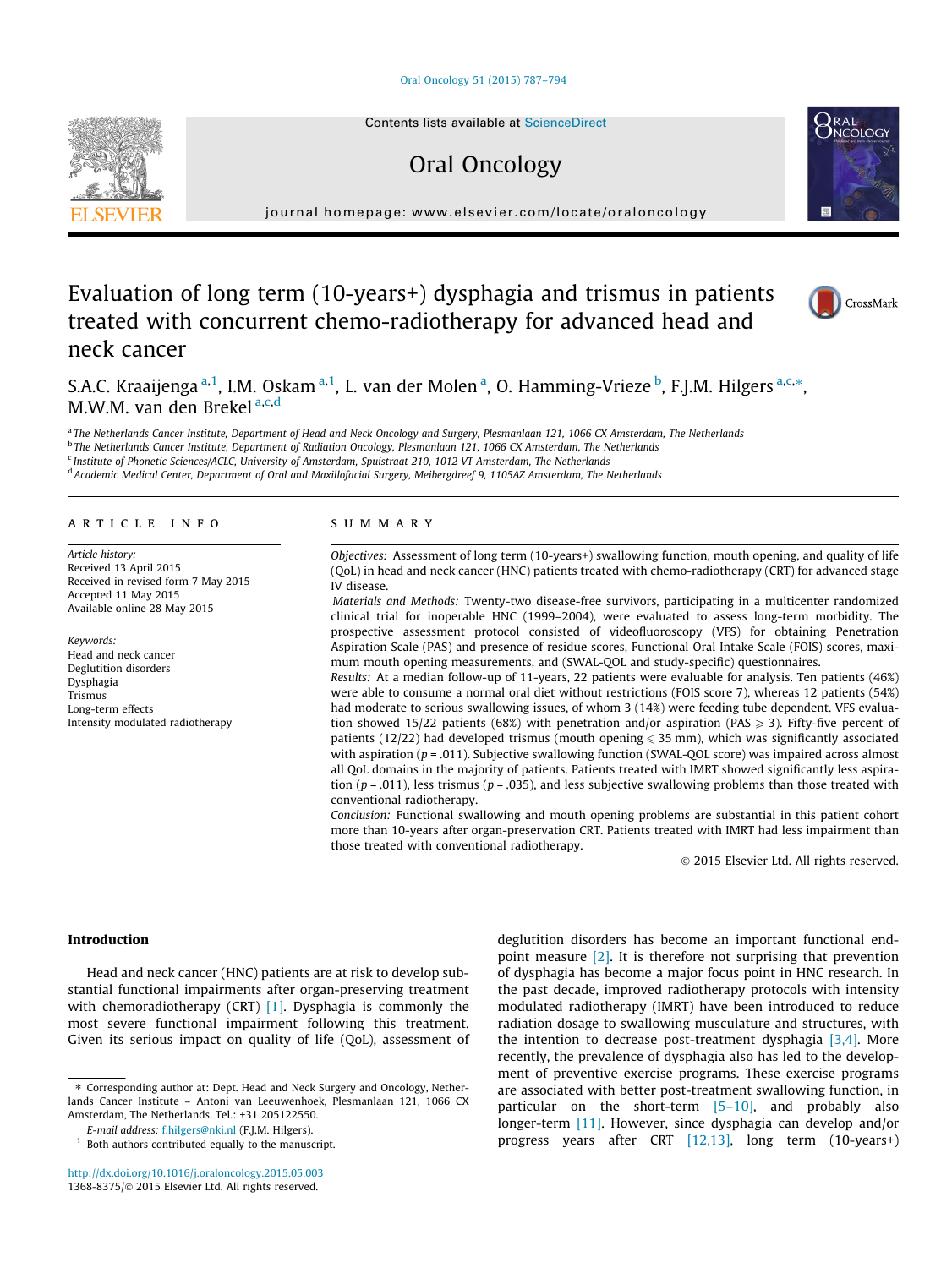prospectively collected swallowing and mouth opening data are of great importance to assess deglutition in HNC survivors [\[14\].](#page-7-0) In this study the prospectively collected objective and subjective functional results at 10-years+ post-treatment will be reported in a patient cohort treated with CRT for advanced, anatomical and functional inoperable HNC.

### Material and methods

This study concerns the long term follow-up of all disease-free and evaluable patients, who participated in a randomized clinical trial (M99RAD) on two different cisplatin-based chemoradiation treatment protocols for advanced HNC [\[15\]](#page-7-0). The original cohort consisted of 237 patients diagnosed with advanced (stage IV), anatomical or functional [\[16\]](#page-7-0) inoperable squamous cell carcinoma of the oral cavity, oropharynx, or hypopharynx. Patients were included between December 1999 and November 2004. The chemotherapy protocol consisted either of 100 mg/m<sup>2</sup> cisplatin in a 40 min intravenous (IV) infusion on days 1, 22, and 43, or of a weekly high-dose intra-arterial (IA) injection of  $150 \text{ mg/m}^2$  cisplatin in combination with intravenous sodium thiosulphate rescue in weeks 1, 2, 3, and 4. Radiotherapy (70 Gy in 35 fractions) was administered over seven weeks, starting concurrently with chemotherapy. Since IMRT had been gradually introduced in our Institute during the trial period, roughly one fourth of the original patient population was treated with IMRT  $[4,17]$ , while the remaining patients were treated with conventional radiotherapy (RT). During treatment, patients were encouraged to maintain an oral diet for as long as possible and prophylactic tube feeding was not applied. A (nasogastric or gastric) feeding tube only was given when the carefully monitored intake became troublesome. In the period the trial was conducted (1999–2004), the concept of standard preventive swallowing rehabilitation was not yet developed, and swallowing exercises were given post-treatment 'on demand', when removal of a feeding tube appeared troublesome because of aspiration and/or when sufficient oral intake could not be regained.

The original (phase III) trial compared standard IV with IA cisplatin infusion on oncological outcomes in 237 patients [\[17\]](#page-7-0) and QoL in 207 patients [\[18,19\]](#page-7-0). Regarding oncological outcomes and toxicities, results showed that CRT with IA infusion is not superior to CRT with IV infusion. Toxicity results were comparable in both arms, although site and degree of toxicity differed. In short, renal toxicity was significantly lower in the IA treatment arm, and neurological toxicity was significantly more prevalent in the IA arm [\[17\]](#page-7-0). Regarding QoL results, no statistically significant differences between the groups (IA, IV) were found, and no statistically significant changes over time (1-year versus 5-years post-treatment) were observed for the total patient group during follow-up assessments [\[19\]](#page-7-0). Therefore, in the present study, functional swallowing and mouth opening results are reported for the combined patient cohort still alive and evaluable at 10-years+ post-treatment. All patient data and reasons for exclusion after 5-years and 10-years+ follow-up are provided in a consort flow-chart [\(Fig. 1\)](#page-3-0). As can be seen, at 10-years+ post-treatment, besides the 20 evaluable patients from the 5-year cohort, 4 additional survivors, who had been unresponsive or refused to participate at the 5-years evaluation point, were also willing to participate. Two patients had major salvage surgery for recurrent disease during follow-up, and were excluded from swallowing/mouth opening analysis, since the functional outcomes in these patients were no longer (only) attributable to the CRT. Furthermore, two patients had minor (laser) surgery for a second primary at the oropharynx (pharyngeal arch and alveolar process, respectively) at 10-years and 11-years post-treatment. Subsequently, due to a recurrence the alveolar process patient two years later additionally required local resection with bone grafting. These latter two patients were kept in the functional analysis of in total 22 patients.

### Multidimensional assessment

Assessment of functional sequels was performed with standard, multidimensional objective and subjective outcome-measures [\[20,21\]](#page-7-0). First, the protocol included standard videofluoroscopy (VFS) to determine swallowing function. All VFS studies were carried out by an experienced speech language pathologist. Patients were seated upright and were asked to swallow different consistencies of varying amounts twice (1, 3, 5 and 10 cc thin liquid; 3 and 5 cc paste; as well as solid [Omnipaque coated cake]). Testing was discontinued if the clinicians judged the swallowing potentially harmful to the patient. All VFS studies were reviewed in real-time, slow motion, and frame-by-frame, and rated in consensus by two experienced researchers (authors SK and LM). Results were expressed in terms of the Penetration and Aspiration Scale (PAS), as well as an overall 'presence of residue' score. The PAS, a tool with an acceptable reliability, consists of a 8-points scale, ranging from 1 to 8 (score 1: material does not enter the airway; score 2: material enters the airway, remains above the vocal folds, and is ejected from the airway; score 3: material enters the airway, remains above the vocal folds, and is not ejected from the airway; score 4: material enters the airway, contacts the vocal folds, and is ejected from the airway; score 5: material enters the airway, contacts the vocal folds, and is not ejected from the airway; score 6: material enters the airway, passes below the vocal folds, and is ejected into the larynx or out of the airway; score 7: material enters the airway, passes below the vocal folds, and is not ejected from the trachea despite effort; score 8: material enters the airway, passes below the vocal folds, and no effort is made to eject) [\[22\].](#page-7-0) The overall 'presence of residue' score ranges from 0–3 (score 0: no residue, to score 3: residue above and below the vallecula, with minimal residue judged as normal). To interpret and compare results, individual test results were clustered with the highest score representing the total PAS or residue score per patient. The PAS was also simplified by dividing it into three categories (1: normal; 2–5: penetration; 6–8: aspiration), which roughly corresponds to normal, mild-to-moderate, and severe performance [\[23\].](#page-7-0)

Secondly, oral intake/nutritional status was assessed with the Functional Oral Intake Scale (FOIS; range from 1 to 7 with score 1: nothing by mouth, score 2: tube dependent with minimal/inconsistent oral intake, score 3: tube dependent with consistent oral intake, score 4: total oral diet of a single consistency, score 5: total oral intake of multiple consistencies requiring special preparation or compensations, score 6: total oral intake of multiple consistencies without special preparation but with specific food limitations, and score 7: total oral diet without restrictions), and with data on oral nutritional supplements, tube feeding dependency, weight changes, and Body Mass Index (BMI).

Furthermore, maximum interincisor (mouth) opening (MIO) was measured in mm to determine trismus. MIO was measured using disposable TheraBite range of motion scales (Atos Medical, Sweden), and trismus was defined as a MIO of  $\leq 35$  mm [\[24\].](#page-7-0)

Patients' subjective swallowing and mouth opening impairment was assessed with quality of life (QoL) questionnaires. The first questionnaire was the Swallowing Quality of Life Questionnaire (SWAL-QOL), which was administered to assess patients' perceived swallowing disorder. The SWAL-QOL has been translated and validated for use with Dutch oral, oropharyngeal, and laryngeal cancer patients [\[25,26\]](#page-7-0). The SWAL-QOL consists of 44-items that assess the effects of swallowing difficulties on 10 QoL domains (30 items), including food selection, eating duration, eating desire, fear, burden, mental health, social functioning, communication, sleep, and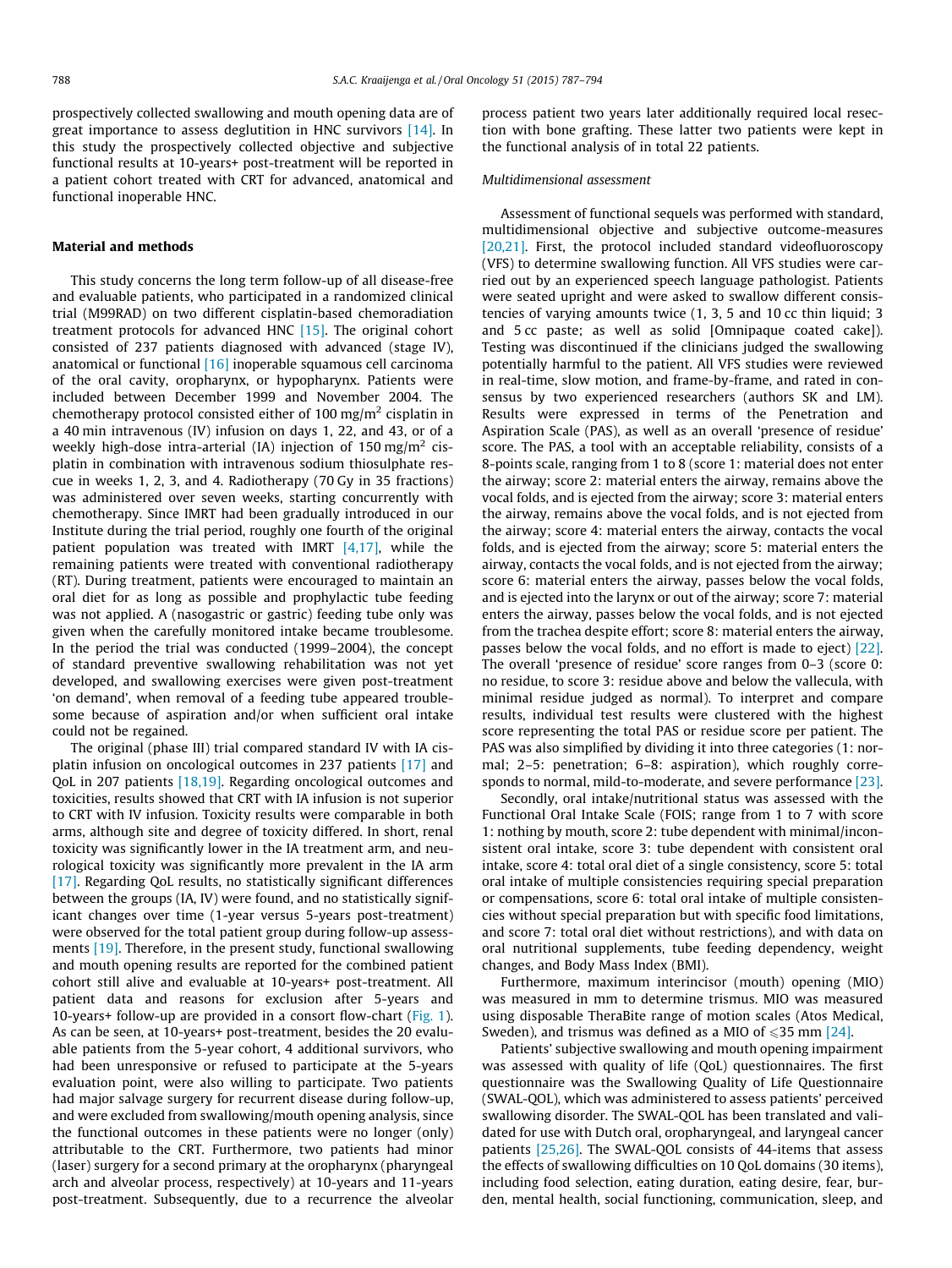<span id="page-3-0"></span>

Fig. 1. Consort flowchart showing the number of patients participating at 10-years+ post-treatment and previous OoL assessments (baseline and 5-years post-treatment), including reasons for exclusion after 5-years and 10-years+ follow-up. At 10-years+ post-treatment, 4 additional survivors were willing to participate, who were unresponsive or refused to participate at 5-years post-treatment.

fatigue. Each domain ranges from 0 to 100 with a higher score indicating more impairment. Also a symptom scale (14 additional items) and a total SWAL-QOL score (the 23 items of the first seven scales listed above) can be calculated. Finally, the questionnaire includes three separate questions regarding nutrition intake, liquids intake, and general health [\[27\]](#page-7-0). A cut-off score of 14 points (or higher) has been established for identifying HNC patients with clinically relevant swallowing problems [\[25,26\]](#page-7-0). Additionally, a Dutch structured study-specific questionnaire was used, which aimed at assessing in more detail complaints during the last week concerning diet/swallowing and concerning mastication/mouth opening, in part based on the EORTC C30/HN35, as described earlier [\[20\].](#page-7-0) There were 6 questions in each category with mostly 4 possible, structured answers. For diet and swallowing these questions were: ''What is the consistency of your diet?'' ''Do you have problems with swallowing solid food?'' ''Do you have problems with swallowing soft/minced food?'' ''Do you have problems with swallowing liquid food?'' ''Do you have to swallow repeatedly to get rid of the food?'' ''Is it painful to swallow?'' For mastication and mouth opening these questions were: ''Do you still have your own (set of) teeth?'' ''How often do you clean your teeth/dentures?'' ''How do you experience your mouth opening?'' ''Do you experience problems with eating, because of a limited mouth opening?'' ''Do you experience problems with speech, because of a limited mouth opening?'' ''Do you have problems with chewing your food?''.

# Statistical analysis

Descriptive statistics were generated for all continuous outcome measures (i.e. MIO, SWAL-QOL) at the 10-years+ assessment point. Data were summarised as medians with associated range. Spearman's rank correlation was used to determine significant associations between objective and subjective outcome variables (e.g. FOIS with SWAL-QOL score). The Mann–Whitney U test was used to compare outcome variables between two unpaired groups (IMRT vs. conventional RT). Percentages of reported/measured disorders were calculated for categorical outcome parameters, comparable to the methods described by Logemann et al. [\[28\].](#page-7-0) Pearson's Chi-Square test was used to test associations/differences in proportion between two or more groups. All data were collected and analyzed in SPSS (Chicago, Illinois; version 22.0), and a significance level of  $p < 0.05$  was used.

## Results

# Patients' characteristics

At 10-years+ post-treatment (median 134 months; range 109– 165 months), 22 patients (13 male, 9 female; current mean age: 62 years, range 42–74) were evaluable All patients were in complete remission. The majority of patients (82%) had a primary tumor located at the oropharynx. All patients were curatively treated with CRT for advanced (stage IV) HNC. Eight patients (36%) were treated with standard IV cisplatin infusion and 14 patients (64%) with high-dose IA cisplatin infusion. Ten patients (45%; IA/IV: 6/4) were treated with IMRT and 12 patients (55%; IA/IV: 8/4) with conventional RT. Regarding nutrition and oral intake, during treatment ultimately 19 of 22 patients (86%) needed nasogastric/gastric tube feeding (including 5 patients who already had a feeding tube at baseline), which was discontinued/ended after treatment as soon as nutritional requirements could be maintained orally again (see [Table 1](#page-4-0) for the number of patients with a feeding tube at the various assessment points).

The clinical patients' and tumor characteristics of the analyzed patient cohort at 10-years+ post-treatment ( $n = 22$ ) and the original patient cohort at baseline  $(n = 207)$  are listed in [Table 2.](#page-4-0) There were no significant differences in proportion between these two groups with respect to gender, tumor site, stage, or treatment  $(p > .05)$ .

#### Functional results

Swallowing and mouth opening results per patient ( $n = 22$ ) are summarized in [Table 3.](#page-5-0)

### Swallowing function and dietary intake

VFS evaluation of swallowing function showed more than normal post-swallow contrast residue in all patients, mainly at the vallecula and piriform sinus and already occurring after 1 cc sips of thin liquid. Safe oral intake was demonstrated in 7 patients (32%), whereas penetration and/or aspiration occurred in 15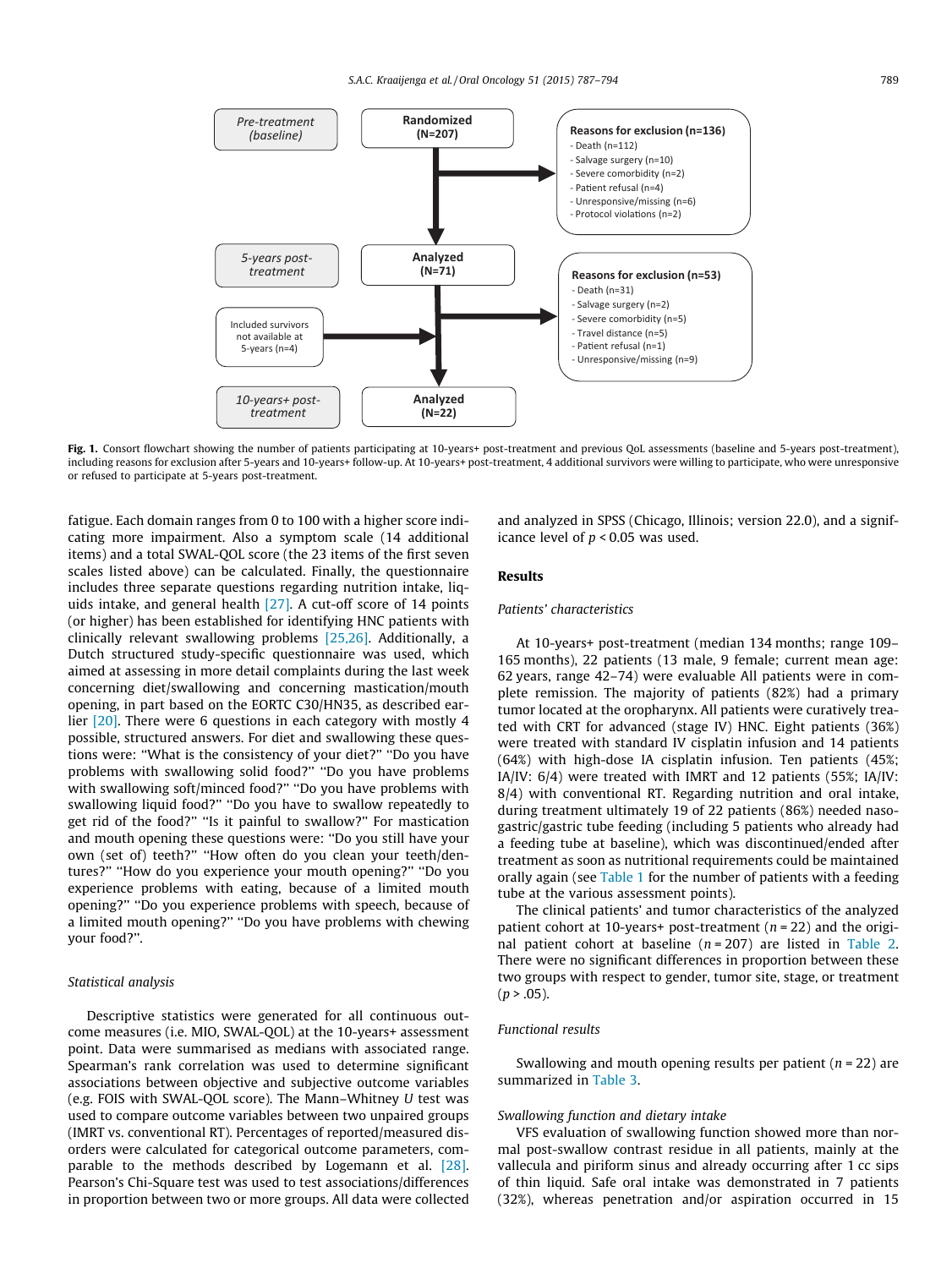<span id="page-4-0"></span>Table 1 Number of patients with nasogastric or gastric feeding per assessment.

|            | Baseline<br>Pre-CRT | 7-weeks<br>During CRT Post-CRT Post-CRT Post-CRT | 12-weeks 1-year |    | 5-years | 10-years<br>Post-CRT |
|------------|---------------------|--------------------------------------------------|-----------------|----|---------|----------------------|
| Yes.<br>No | 17                  | 19                                               | 12<br>10        | 17 | 19      | 19                   |

Abbreviations: CRT = chemo-radiotherapy.

patients (68%). Specifically, penetration (PAS score 2–5) was demonstrated in 2 patients (9%), and aspiration (PAS score 6–8) was shown in 13 patients (59%), with 10 of 13 patients making no effort to eject (silent aspiration). Aspiration (PAS  $\geq 6$ ) occurred significantly less in patients treated with IMRT (3 of 10 patients) compared to patients treated with conventional RT (10 of 12 patients;  $p = .011$ ; Chi-Square test).

Regarding oral intake, 10 patients (46%) were able to consume a normal oral diet without restrictions (FOIS score 7), whereas 12 patients (54%) had restrictions: 10 patients were only able to consume an oral diet with specific food limitations (FOIS score 6;  $n = 6$ ) or with special preparation (FOIS score 5;  $n = 3$ ), and 3 patients were feeding-tube dependent (FOIS score 1–3). Three patients (2 of 3 with a feeding tube) had a history of repeated ( $\geq 2$ ) aspiration pneumonia and/or other recurring pulmonary problems in the last 6 months. Moreover, according to the study-specific questionnaire, 13 patients (59%) reported swallowing difficulties, of whom 4 patients also reported painful swallowing.

Results of the SWAL-QOL questionnaire ( $n = 22$ ) are described in [Table 4](#page-6-0). Signs of impaired swallowing function (score > 14) were found across all QoL domains with exception of the domains sleep and mental health. Especially eating duration was severely impaired (median score = 63; mean score  $\pm$  SD = 58  $\pm$  32), and significantly associated with lower FOIS scores ( $r_{\rm s}$ = –.61, p = .002). Similarly, social functioning ( $r_{\rm s}$  = –.50,  $p$  = .019) and fear of eating ( $r_{\rm s}$  = –.48,  $p$  = .025) were associated with restricted oral intake

(FOIS score). General burden ( $r_s$  =  $-.54$ ,  $p$  = .010), and fear of eating  $(r<sub>s</sub> = -.58, p = .005)$  correlated with repeated pneumonia. Patients treated with IMRT showed significant better scores on the domains food selection, eating desire, communication, mental health, and social functioning (Mann–Whitney U test; see [Fig. 2](#page-6-0) and/or [Table 5\)](#page-6-0). No associations between swallowing outcomes and tumor site or stage were found.

#### Mouth opening and mastication

Mean maximum mouth opening at 10-years+ post-treatment  $(n = 22)$  was 32 mm (median 33 mm, range 8–58 mm) with 12 patients (55%; CONV/IMRT: 9/3) showing trismus (as defined as a  $MIO \leq 35$  mm) at this assessment point. This concerned mainly oropharyngeal cancer patients  $(n = 11; CONV/IMRT: 9/2)$ . Ten patients (46%) reported besides swallowing problems also difficulties with mastication and 4 patients (18%) reported also pain during mastication. There was a significant lower incidence of trismus in patients treated with IMRT (3/10) versus patients treated with conventional RT (9/12;  $p = .035$ ; Chi-Square test). Trismus was significantly associated with aspiration ( $p = .011$ ).

## **Discussion**

This is one of the first studies prospectively investigating long term (10-years+) QoL, swallowing function, and mouth opening in HNC patients treated with CRT for advanced disease. Regarding swallowing function, both observer-rated and patient-reported severe functional disorders and related morbidity problems were common in this patient cohort. Results showed occurrence of penetration and/or aspiration in almost 70% of patients and profound pharyngeal residue in all patients. Moreover, four patients were still feeding tube dependent and/or had developed frequent aspiration pneumonias and/or other recurring pulmonary problems. Forty-six percent of patients were able

Table 2

Clinical patient-, tumor- and treatment characteristics for the long term analysed patient cohort ( $n = 22$ ) and the original patient cohort ( $n = 207$ ).

| Characteristic        | 207 patients at baseline | 22 patients 10-years+ | <b>Statistics</b> |           |  |  |
|-----------------------|--------------------------|-----------------------|-------------------|-----------|--|--|
|                       | n(%)                     | n(%)                  | Chi-Square        | $P$ value |  |  |
| Mean age, $y$ (range) | $55(24-81)$              | $62(42-74)$           | NA                | NA        |  |  |
| Gender                |                          |                       |                   |           |  |  |
| Male                  | 153 (74%)                | 13 (59%)              | 2.191             | .139      |  |  |
| Female                | 54 (26%)                 | 9(41%)                |                   |           |  |  |
| Tumor site            |                          |                       |                   |           |  |  |
| Oral cavity           | 33 (16%)                 | 1(4.5%)               | 2.755             | .252      |  |  |
| Oropharynx            | 136 (66%)                | 18 (82%)              |                   |           |  |  |
| Hypopharynx           | 38 (18%)                 | 3(14%)                |                   |           |  |  |
| T stage               |                          |                       |                   |           |  |  |
| T <sub>2</sub>        | 4(2%)                    | 1(4.5%)               | 3.291             | .193      |  |  |
| T <sub>3</sub>        | 61 (29%)                 | 10 (45%)              |                   |           |  |  |
| T <sub>4</sub>        | 142 (69%)                | 11 (50%)              |                   |           |  |  |
| N stage               |                          |                       |                   |           |  |  |
| N <sub>0</sub>        | 37 (18%)                 | 9(41%)                | 8.177             | .147      |  |  |
| N1                    | 25 (12%)                 | 3(14%)                |                   |           |  |  |
| N2a                   | 10(5%)                   | 0(0%)                 |                   |           |  |  |
| N2b                   | 55 (27%)                 | 5(23%)                |                   |           |  |  |
| N2c                   | 60 (29%)                 | 3(14%)                |                   |           |  |  |
| N3                    | 20 (10%)                 | 2(9%)                 |                   |           |  |  |
| Chemotherapy          |                          |                       |                   |           |  |  |
| IV                    | 103 (50%)                | 8(36%)                | 1.429             | .232      |  |  |
| IA                    | 104 (50%)                | 14 (64%)              |                   |           |  |  |
| Radiotherapy          |                          |                       |                   |           |  |  |
| <b>IMRT</b>           | $(\pm 25%)$              | 10 (45%)              | NA                | NA        |  |  |
| CONV                  | $(\pm 75%)$              | 12 (55%)              |                   |           |  |  |

Abbreviations: y = years; IV = intravenous; IA = intra-arterial; IMRT = Intensity-Modulated Radiotherapy; CONV = conventional radiotherapy.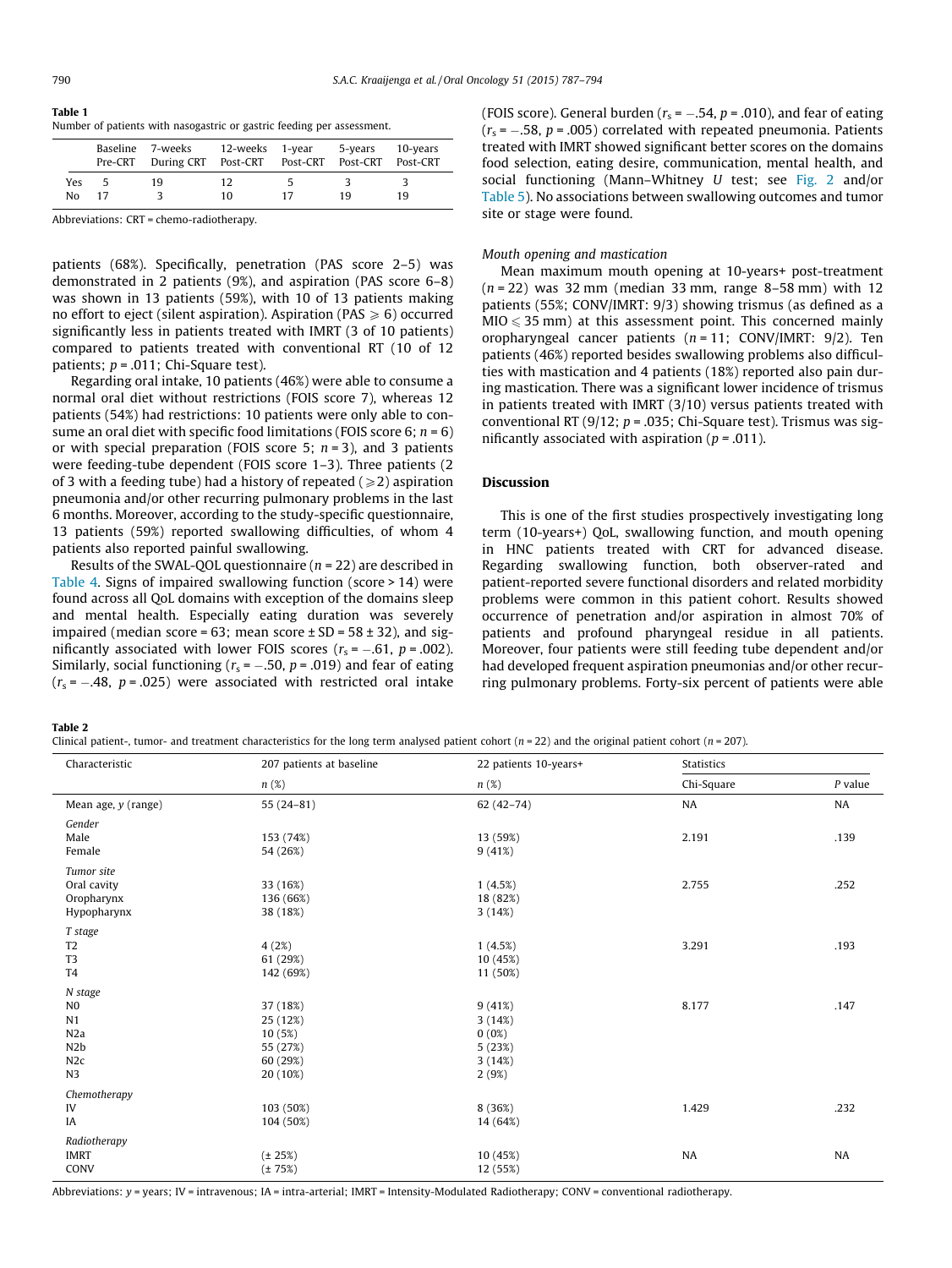<span id="page-5-0"></span>Table 3Swallowing and mouth opening data collection per patient.

| Patient |     | Tumor<br>Treatment |                 |       | Objective outcomes 10-years     |                       |             |              |                  |             | Subjective outcomes 10-years |            |         |                 |         |                |                |             |      |                   |
|---------|-----|--------------------|-----------------|-------|---------------------------------|-----------------------|-------------|--------------|------------------|-------------|------------------------------|------------|---------|-----------------|---------|----------------|----------------|-------------|------|-------------------|
|         | Sex | Age                | Baseline weight | Site  | Stage                           | <b>CT<sub>x</sub></b> | <b>RTx</b>  | Feeding tube | Nutrition/intake |             |                              | <b>VFS</b> |         | Mouth opening   |         | Swallowing     |                | Mastication |      | Pneumonia         |
|         |     |                    |                 |       | <b>TNM</b>                      |                       |             |              | Weight           | <b>FOIS</b> | Tube                         | PAS        | Residue | <b>MIO</b>      | Trismus | Difficulty     | Pain           | Difficulty  | Pain | $(\geq 2$ half y) |
|         | M   | 70                 | 106 kg          | Oroph | T <sub>3</sub> N <sub>0</sub>   | IV                    | <b>IMRT</b> | Yes          | 105 kg           |             | No                           |            | Yes     | 46 mm           | No      | N <sub>o</sub> | No             | No          | No   | No                |
|         | M   | 65                 | 95 kg           | Oroph | T4N2c                           | IV                    | <b>IMRT</b> | Yes          | 80 kg            |             | No                           | 5          | Yes     | 58 mm           | No      | Yes            | N <sub>0</sub> | Yes         | No   | No                |
|         | M   | 64                 | 75 kg           | Oroph | T <sub>3</sub> N <sub>0</sub>   | IA                    | <b>IMRT</b> | Yes          | 68 kg            | 6           | N <sub>o</sub>               | 3          | Yes     | $41$ mm         | No      | No             | N <sub>0</sub> | No          | No   | No                |
|         | M   | 64                 | 79 kg           | Oroph | T <sub>4</sub> N <sub>2</sub> b | IA                    | <b>IMRT</b> | Yes          | 80 kg            |             | N <sub>o</sub>               |            | Yes     | $10 \text{ mm}$ | Yes     | No             | No             | No          | No   | No                |
|         | M   | 63                 | 93 kg           | Oroph | T3N2b                           | IV                    | <b>IMRT</b> | Yes          | 96 kg            | 6           | N <sub>o</sub>               |            | Yes     | $40$ mm         | No      | No             | No             | No          | No   | No                |
|         |     | 58                 | 66 kg           | Oroph | T3N2c                           | IV                    | <b>IMRT</b> | Yes          | 65 kg            |             | Yes                          | 6          | Yes     | $10 \text{ mm}$ | Yes     | Yes            | No             | Yes         | No   | Yes               |
|         | M   | 58                 | 70 kg           | Hypo  | <b>T3N1</b>                     | ΙA                    | <b>IMRT</b> | Yes          | 78 kg            | 6           | No                           | 8          | Yes     | $52 \text{ mm}$ | No      | Yes            | No             | No          | No   | No                |
|         | M   | 57                 | 89 kg           | Hypo  | <b>T2N0</b>                     | IA                    | <b>IMRT</b> | Yes          | 102 kg           |             | No                           | 8          | Yes     | $40 \text{ mm}$ | No      | No             | No             | No          | No   | No                |
|         | M   | 56                 | 88 kg           | Oroph | T3N2b                           | ΙA                    | <b>IMRT</b> | No           | 90 kg            |             | No                           |            | Yes     | $40 \text{ mm}$ | No      | Yes            | Yes            | Yes         | Yes  | No                |
| 10      |     | 42                 | 65 kg           | Oral  | T <sub>3</sub> N <sub>0</sub>   | ΙA                    | <b>IMRT</b> | Yes          | 67 kg            |             | N <sub>o</sub>               |            | Yes     | $21$ mm         | Yes     | No             | No             | No          | No   | No                |
| 11      |     | 67                 | 83 kg           | Oroph | <b>T4N0</b>                     | IA                    | CONV        | Yes          | 60 kg            | 6           | No                           | 8          | Yes     | $32 \text{ mm}$ | Yes     | No             | N <sub>0</sub> | No          | No   | No                |
| 12      | M   | 64                 | 68 kg           | Oroph | <b>T4N1</b>                     | IA                    | CONV        | Yes          | 69 kg            |             | N <sub>0</sub>               | 8          | Yes     | $25 \text{ mm}$ | Yes     | Yes            | Yes            | Yes         | Yes  | No                |
| 13      |     | 67                 | 62 kg           | Oroph | T4N2b                           | IA                    | <b>CONV</b> | Yes          | 64 kg            |             | No                           | 8          | Yes     | $23$ mm         | Yes     | No             | No             | No          | No   | No                |
| 14      | м   | 69                 | 64 kg           | Oroph | <b>T4N0</b>                     | $IV^{\circ}$          | <b>CONV</b> | Yes          | 78 kg            |             | Yes                          | 8          | Yes     | $15 \text{ mm}$ | Yes     | Yes            | Yes            | Yes         | Yes  | No                |
| 15      |     | 63                 | 43 kg           | Oroph | T <sub>3</sub> N <sub>0</sub>   | IA                    | CONV        | Yes          | 44 kg            | 6           | No                           | 8          | Yes     | 34 mm           | Yes     | Yes            | Yes            | Yes         | Yes  | No                |
| 16      |     | 62                 | 45 kg           | Oroph | T4N1                            | IV                    | CONV        | Yes          | 45 kg            | 5           | No                           | 6          | Yes     | $23 \text{ mm}$ | Yes     | Yes            | No             | No          | No   | No                |
| 17      |     | 62                 | 54 kg           | Oroph | T4N3                            | IV                    | CONV        | Yes          | 56 kg            |             | Yes                          |            | Yes     | $40 \text{ mm}$ | No      | Yes            | No             | No          | No   | Yes               |
| 18      | M   | 70                 | 90 kg           | Oroph | <b>T3N0</b>                     | IA <sup>b</sup>       | CONV        | Yes          | 92 kg            | 6           | No                           | 8          | Yes     | $27 \text{ mm}$ | Yes     | Yes            | No             | Yes         | No   | No                |
| 19      |     | 60                 | 54 kg           | Oroph | T3N2c                           | IV                    | CONV        | Yes          | 54 kg            |             | N <sub>0</sub>               | 8          | Yes     | 8 mm            | Yes     | Yes            | No             | Yes         | No   | No                |
| 20      |     | 60                 | 62 kg           | Oroph | T4N2b                           | IA                    | CONV        | Yes          | 63 kg            |             | No                           | 8          | Yes     | $23$ mm         | Yes     | Yes            | No             | Yes         | No   | Yes               |
| 21      | M   | 74                 | 78 kg           | Hypo  | <b>T4N0</b>                     | IA                    | CONV        | No           | 77 kg            |             | No                           |            | Yes     | 46 mm           | No      | No             | No             | No          | No   | No                |
| 22      | M   | 50                 | 84 kg           | Oroph | <b>T4N3</b>                     | IA                    | CONV        | Yes          | 84 kg            |             | No                           |            | Yes     | $45 \text{ mm}$ | No      | Yes            | No             | Yes         | No   | No                |

Abbreviations: TNM = Tumor Node Metastasis; CTx = chemotherapy treatment; RTx = radiotherapy treatment; FOIS = Functional Oral Intake Scale; VFS = Videofluoroscopy; PAS = Penetration and Aspiration Scale; MIO = Maximal Interincisor Opening; M = male; F = female; hypo = hypopharynx; oroph = oropharynx; oral = oral cavity; IA = intra-arterial; IV = intravenous; IMRT = Intensity-Modulated Radiotherapy; CONV = conventional radiotherapy;  $kg = kilograms$ ; mm = millimetres; NA = not applicable.

<sup>a</sup> This patient had required laser surgery for second primary at the pharyngeal arch at 10-years post-treatment.

<sup>b</sup> This patient had required laser surgery for second primary at the alveolar process at 11-years post-treatment, subsequently followed by local resection with bone grafting due to recurrent disease at 13-years post-treat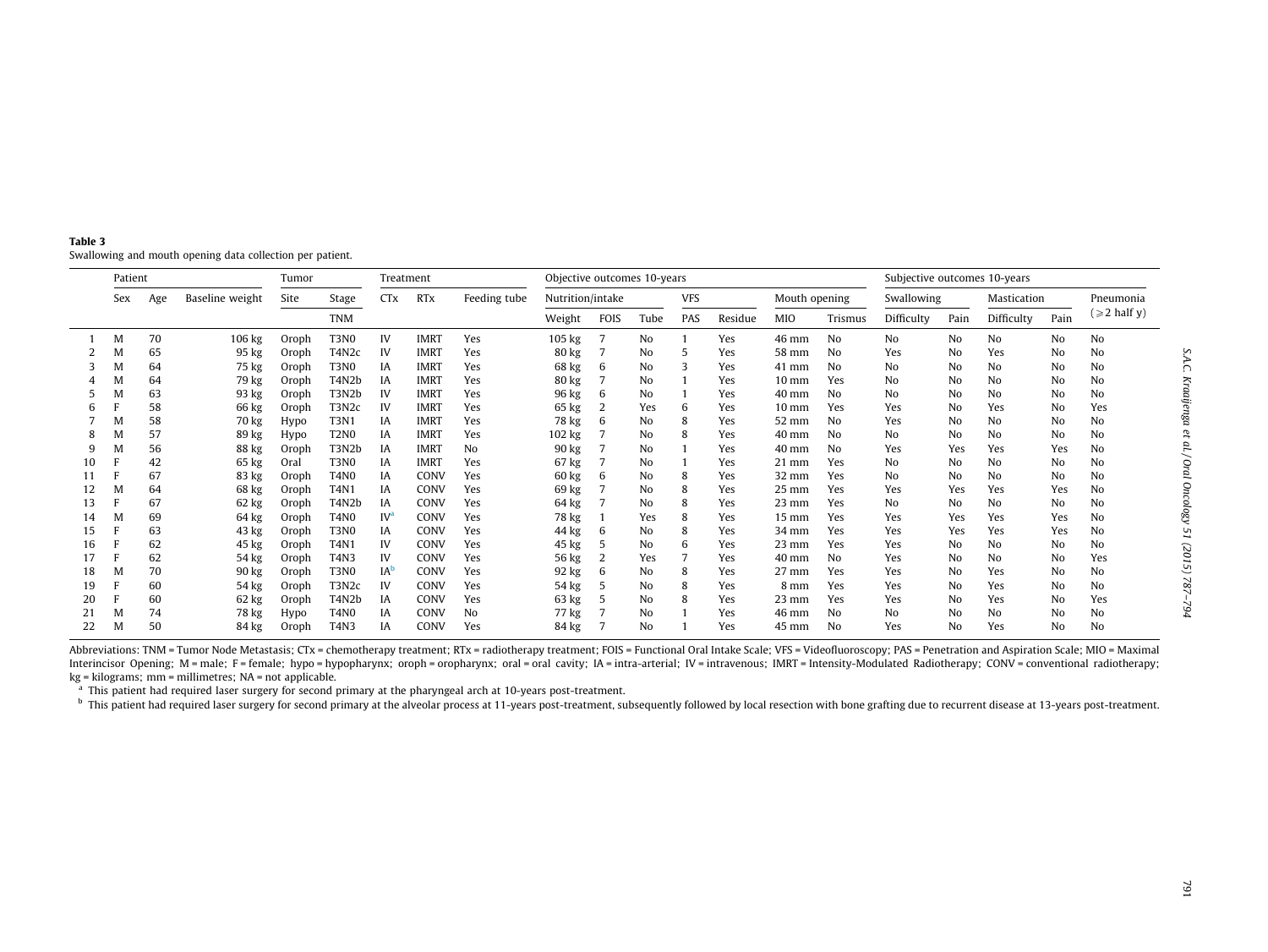#### <span id="page-6-0"></span>Table 4

Distribution of domains by SWAL-QOL questionnaire variables in 22 HNC patients at 10-years+ post-treatment.

| Variable        | N valid | Min - Max | Median | Mean $\pm$ SD |
|-----------------|---------|-----------|--------|---------------|
| General burden  | 22      | $0 - 100$ | 31.5   | $36 \pm 33$   |
| Food selection  | 22      | $0 - 75$  | 25     | $27 + 24$     |
| Eating duration | 22      | $0 - 100$ | 63     | $58 + 32$     |
| Eating desire   | 22      | $0 - 42$  | 29     | $25 \pm 15$   |
| Fear of eating  | 22      | $0 - 100$ | 56.5   | $44 \pm 36$   |
| Sleep           | 22      | $0 - 75$  | 13     | $19 \pm 22$   |
| Fatigue         | 22      | $0 - 67$  | 21     | $25 + 22$     |
| Communication   | 22      | $0 - 88$  | 25     | $34 + 27$     |
| Mental Health   | 22      | $0 - 55$  | 10     | $20 \pm 19$   |
| Social Function | 22      | $0 - 65$  | 25     | $23 \pm 19$   |
| Symptom score   | 22      | $0 - 75$  | 41     | $41 \pm 23$   |

Abbreviations: Min = minimum; Max = maximum; SD = standard deviation.

to consume a normal oral diet without restrictions, but four of them still reported having swallowing difficulties. Patients' perceived swallowing function, as assessed with the SWAL-QOL questionnaire, was impaired across most QoL domains (score >14) too, indicating clinically relevant swallowing problems with significant impact on QoL [\[25,26\].](#page-7-0) We did not find an association between site of disease and dysphagia severity. However, all patients had advanced (stage IV) disease and were predominantly treated with large radiation fields, encompassing several organs at risk involved in swallowing, regardless of disease site.

On a positive note, impairments were significantly less profound in patients treated with IMRT – a treatment modality that during the trial period had gradually been introduced in our Institute. Although the patient population was rather small in the current study, results are in concordance with a previous, larger-scale study from our Institute, that also showed better xerostomia related QoL 2–3-years post-treatment in patients treated with IMRT compared to conventional RT [\[4\].](#page-7-0) Interestingly, another article from our Institute on late efficacy/toxicity in the same patient population recently reported that treatment protocol (IV versus IA cisplatin infusion) might also play a role in this. After a median follow-up of 7.5 years, dysphagia according to the RTOG toxicity criteria was reported to be worse in the IV arm [\[29\].](#page-8-0) However, the present and previous studies on swallowing function and dietary intake did not reveal any significant differences



Fig. 2. Distribution of domains by SWAL-QOL questionnaire variables in 22 HNC patients at 10-years+ post-treatment, associated by radiotherapy treatment protocol (Intensity-Modulated Radiotherapy [IMRT] versus conventional radiotherapy [CONV]). Asterisk means statistical difference based on a p value < 0.05 according to Mann–Whitney U test.

between the two IA and IV chemotherapy protocols in this respect [\[18,19\].](#page-7-0) The authors in the '7.5-years study' did not take into account the effects of the changes in radiation treatment (IMRT versus conventional RT) during the trial. Having those IMRT–conventional RT data taken into consideration now [\[30\]](#page-8-0), it therefore seems more likely that treatment with IMRT instead of the IV cisplatin infusion has been causing the more favourable swallowing outcomes in this patient cohort.

Regarding mouth opening problems, trismus was observed in more than fifty percent of patients. This is substantially higher than the weighted prevalence of 31% following conventional RT with chemotherapy, as recently determined in a review of several studies where trismus was appropriately assessed [\[31\]](#page-8-0). The population of this study, with mainly advanced primaries located at the oropharynx [\[32\],](#page-8-0) might be a reason for this difference. Limited mouth opening may make proper mastication of food more difficult, which is in accordance with half of our patients complaining about mastication difficulty. Furthermore, trismus may result in compromised airway clearance with poor bolus organization that – together with increased pharyngeal residue – has the potential to lead to aspiration problems [\[31\].](#page-8-0) Also in our patient cohort a relationship between trismus and aspiration was found. An explanation might be that the patients who developed both functional deficits (trismus and aspiration) received higher RT doses on the muscles critical to mastication and swallowing [\[33\]](#page-8-0). The fact that trismus occurred significantly more in patients treated with conventional RT compared to patients treated with IMRT confirms such a dose–effect relationship.

To prevent CRT-induced swallowing disorders, maintenance of oral intake throughout CRT treatment and/or preventive swallowing exercises (''eat or exercise'' principle) have independently been associated with better post-treatment swallowing outcomes directly after treatment and at short-term follow-up [\[34,35\].](#page-8-0) Also in a recent prospective clinical trial from our institute, with a

#### Table 5

Distribution of domains by SWAL-QOL questionnaire variables in 22 HNC patients at 10-years+ post-treatment, divided by radiotherapy treatment (Intensity-Modulated Radiotherapy [IMRT] versus conventional radiotherapy [CONV]).

| Variable        | <b>RTx</b>  | N     | Min-Max    | Median | $Mean \pm SD$   | Statistic  |
|-----------------|-------------|-------|------------|--------|-----------------|------------|
|                 |             | valid |            |        |                 |            |
| General burden  | <b>IMRT</b> | 10    | $0 - 75$   | 19     | $26.4 \pm 28.6$ | $p = .203$ |
|                 | CONV        | 12    | $0 - 100$  | 44     | $44.1 \pm 34.6$ |            |
| Food selection  | <b>IMRT</b> | 10    | $0 - 50$   | 12.5   | $16.3 \pm 18.7$ | $p = .043$ |
|                 | CONV        | 12    | $0 - 75$   | 31.5   | $36.6 \pm 24.6$ |            |
| Eating duration | <b>IMRT</b> | 10    | $0 - 100$  | 50     | $41.3 \pm 39.2$ | $p = .059$ |
|                 | CONV        | 12    | $50 - 100$ | 69     | $72.1 \pm 16.9$ |            |
| Eating desire   | IMRT        | 10    | $0 - 42$   | 21     | $17.5 \pm 16.4$ | $p = .050$ |
|                 | CONV        | 12    | $17 - 42$  | 33     | $31.3 \pm 10.1$ |            |
| Fear of eating  | <b>IMRT</b> | 10    | $0 - 100$  | 25     | $35.1 \pm 39.1$ | $p = .314$ |
|                 | <b>CONV</b> | 12    | $0 - 94$   | 63     | $50.8 \pm 33.0$ |            |
| Sleep           | <b>IMRT</b> | 10    | $0 - 63$   | 6.5    | $18.9 \pm 23.9$ | $p = .923$ |
|                 | <b>CONV</b> | 12    | $0 - 75$   | 19     | $18.8 \pm 22.3$ |            |
| Fatigue         | <b>IMRT</b> | 10    | $0 - 67$   | 17     | $24.2 \pm 24.8$ | $p = .821$ |
|                 | <b>CONV</b> | 12    | $0 - 67$   | 25     | $25.0 \pm 21.4$ |            |
| Communication   | <b>IMRT</b> | 10    | $0 - 50$   | 6.5    | $18.8 \pm 23.0$ | $p = .014$ |
|                 | <b>CONV</b> | 12    | $25 - 88$  | 50     | $46.9 \pm 22.8$ |            |
| Mental health   | <b>IMRT</b> | 10    | $0 - 40$   | 2.5    | $10 \pm 13.9$   | $p = .014$ |
|                 | CONV        | 12    | $5 - 55$   | 30     | $27.9 \pm 20.1$ |            |
| Social function | <b>IMRT</b> | 10    | $0 - 45$   | 7.5    | $13 \pm 15.7$   | $p = .017$ |
|                 | <b>CONV</b> | 12    | $0 - 65$   | 27.5   | $31.3 \pm 18.0$ |            |
| Symptom score   | <b>IMRT</b> | 10    | $0 - 75$   | 28.5   | $31.1 \pm 28.1$ | $p = .123$ |
|                 | CONV        | 12    | $21 - 68$  | 46.5   | $48.8 \pm 14.8$ |            |
|                 |             |       |            |        |                 |            |

Abbreviations: RTx = radiotherapy treatment; Min = minimum; Max = maximum;  $SD$  = standard dev<sup>\*</sup> p-value according to Mann–Whitney U test; significance level at  $p < 0.05$ .iation; IMRT = Intensity-Modulated Radiotherapy; CONV = conventional radiotherapy.

 $p$ -value according to Mann–Whitney U test; significance level at  $p < 0.05$ .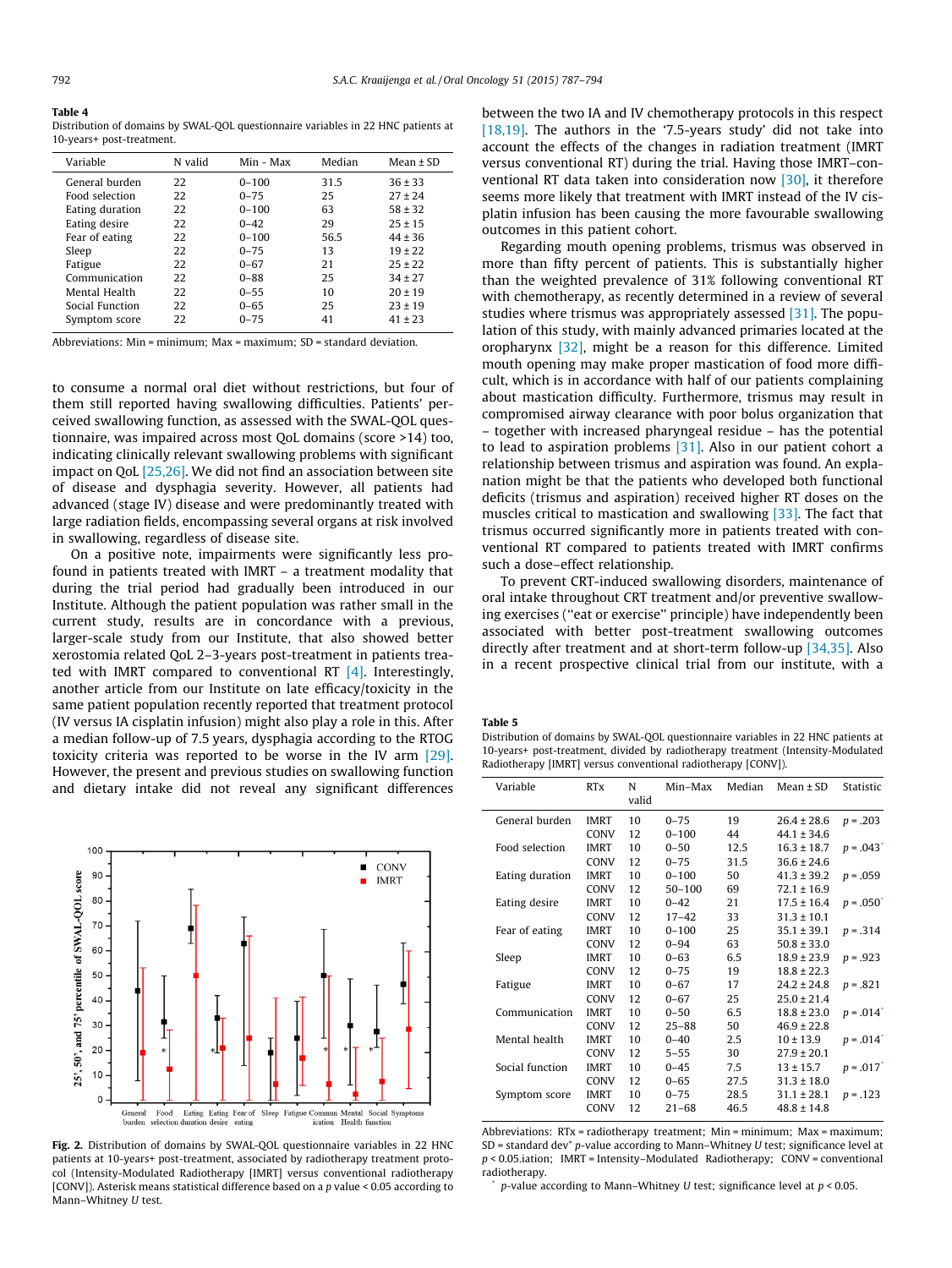<span id="page-7-0"></span>cisplatin-based CRT with IMRT therapy protocol, results showed minimal swallowing disorders at 6-years follow-up in patients, who were treated with preventive swallowing exercises [11]. In that study cohort, none of the twenty-two patients was dependent on tube feeding at 6-years post-treatment, and it is likely that the favourable swallowing outcomes can be attributed both to the organ-sparing IMRT and to the preventive and continued post-treatment rehabilitation programs which were applied. It is not clear whether the poor outcome in the current cohort is mainly caused by the lack of preventive rehabilitation, the larger radiation fields, or the progressive fibrosis at long term following RT. However, results probably would have been even more dismal if not 45% of these long term survivors had received IMRT.

Regarding oral intake during treatment, the usefulness of prophylactic gastric tube placement to maintain weight and nutrition during treatment is currently under debate [\[36\]](#page-8-0). The controversy is mainly about maintaining weight during treatment versus maintaining swallowing function by training oral intake [\[37\]](#page-8-0). As supported by several studies [28,35,38,39], it seems reasonable to assume that prophylactic gastric tube placement leads to worse post-treatment swallowing and diet outcomes, since the swallowing muscles are no longer actively used and may atrophy (the ''use it or loose it'' principle) [\[39\].](#page-8-0) Weight loss during treatment is associated with worse oncological outcome [\[37\],](#page-8-0) but it is not clear what loss is acceptable. However, initial body mass index (BMI) may play a role in that, since oropharyngeal cancer patients with a BMI > 25 at the start of treatment may have a better overall survival [\[37\].](#page-8-0)

# Conclusion

Functional problems in this patient cohort at 10-years+ post CRT treatment are substantial, with noticeable occurrence of dysphagia, recurrent aspiration pneumonia, feeding tube dependency, and trismus. IMRT patients showed less swallowing impairment and trismus, though, than patients treated with conventional RT.

#### Conflict of interest statement

This study has no conflict of interest.

#### Acknowledgements

Wilma van Heemsbergen, epidemiologist and clinical researcher at the Department of Epidemiology & Biostatistics at the Netherlands Cancer Institute, is greatly acknowledged for her support and advice in the statistical analysis. This study was made possible by grants provided by ''Stichting de Hoop'' and the ''Verwelius Foundation''.

### References

- [1] [van der Molen L, van Rossum MA, Burkhead LM, Smeele LE, Hilgers FJ.](http://refhub.elsevier.com/S1368-8375(15)00210-9/h0005) [Functional outcomes and rehabilitation strategies in patients treated with](http://refhub.elsevier.com/S1368-8375(15)00210-9/h0005) [chemoradiotherapy for advanced head and neck cancer: a systematic review.](http://refhub.elsevier.com/S1368-8375(15)00210-9/h0005) [Eur Arch Otorhinolaryngol 2009;266:889–900.](http://refhub.elsevier.com/S1368-8375(15)00210-9/h0005)
- [2] [Kraaijenga SA, van der Molen L, van den Brekel MW, Hilgers FJ. Current](http://refhub.elsevier.com/S1368-8375(15)00210-9/h0010) [assessment and treatment strategies of dysphagia in head and neck cancer](http://refhub.elsevier.com/S1368-8375(15)00210-9/h0010) [patients: a systematic review of the 2012/13 literature. Curr Opin Support](http://refhub.elsevier.com/S1368-8375(15)00210-9/h0010) [Palliat Care 2014;8:152–63.](http://refhub.elsevier.com/S1368-8375(15)00210-9/h0010)
- [3] [Eisbruch A, Kim HM, Feng FY, Lyden TH, Haxer MJ, Feng M, et al. Chemo-IMRT](http://refhub.elsevier.com/S1368-8375(15)00210-9/h0015) [of oropharyngeal cancer aiming to reduce dysphagia: swallowing organs late](http://refhub.elsevier.com/S1368-8375(15)00210-9/h0015) [complication probabilities and dosimetric correlates. Int J Radiat Oncol Biol](http://refhub.elsevier.com/S1368-8375(15)00210-9/h0015) [Phys 2011;81:e93–9.](http://refhub.elsevier.com/S1368-8375(15)00210-9/h0015)
- [4] [van Rij CM, Oughlane-Heemsbergen WD, Ackerstaff AH, Lamers EA, Balm AJ,](http://refhub.elsevier.com/S1368-8375(15)00210-9/h0020) [Rasch CR. Parotid gland sparing IMRT for head and neck cancer improves](http://refhub.elsevier.com/S1368-8375(15)00210-9/h0020) [xerostomia related quality of life. Radiat Oncol 2008;3:41](http://refhub.elsevier.com/S1368-8375(15)00210-9/h0020).
- [5] [Kulbersh BD, Rosenthal EL, McGrew BM, Duncan RD, McColloch NL, Carroll WR,](http://refhub.elsevier.com/S1368-8375(15)00210-9/h0025) [et al. Pretreatment, preoperative swallowing exercises may improve dysphagia](http://refhub.elsevier.com/S1368-8375(15)00210-9/h0025) [quality of life. Laryngoscope 2006;116:883–6.](http://refhub.elsevier.com/S1368-8375(15)00210-9/h0025)
- [6] [Carroll WR, Locher JL, Canon CL, Bohannon IA, McColloch NL, Magnuson JS.](http://refhub.elsevier.com/S1368-8375(15)00210-9/h0030) [Pretreatment swallowing exercises improve swallow function after](http://refhub.elsevier.com/S1368-8375(15)00210-9/h0030) [chemoradiation. Laryngoscope 2008;118:39–43](http://refhub.elsevier.com/S1368-8375(15)00210-9/h0030).
- [7] [van der Molen L, van Rossum MA, Burkhead LM, Smeele LE, Rasch CR, Hilgers](http://refhub.elsevier.com/S1368-8375(15)00210-9/h0035) [FJ. A randomized preventive rehabilitation trial in advanced head and neck](http://refhub.elsevier.com/S1368-8375(15)00210-9/h0035) [cancer patients treated with chemoradiotherapy: feasibility, compliance, and](http://refhub.elsevier.com/S1368-8375(15)00210-9/h0035) [short-term effects. Dysphagia 2011;26:155–70.](http://refhub.elsevier.com/S1368-8375(15)00210-9/h0035)
- [8] [Carnaby-Mann G, Crary MA, Schmalfuss I, Amdur R. ''Pharyngocise'':](http://refhub.elsevier.com/S1368-8375(15)00210-9/h0040) [randomized controlled trial of preventative exercises to maintain muscle](http://refhub.elsevier.com/S1368-8375(15)00210-9/h0040) [structure and swallowing function during head-and-neck chemoradiotherapy.](http://refhub.elsevier.com/S1368-8375(15)00210-9/h0040) [Int J Radiat Oncol Biol Phys 2012;83:210–9.](http://refhub.elsevier.com/S1368-8375(15)00210-9/h0040)
- [9] [Kotz T, Federman AD, Kao J, Milman L, Packer S, Lopez-Prieto C, et al.](http://refhub.elsevier.com/S1368-8375(15)00210-9/h0045) [Prophylactic swallowing exercises in patients with head and neck cancer](http://refhub.elsevier.com/S1368-8375(15)00210-9/h0045) [undergoing chemoradiation: a randomized trial. Arch Otolaryngol Head Neck](http://refhub.elsevier.com/S1368-8375(15)00210-9/h0045) [Surg 2012;138:376–82](http://refhub.elsevier.com/S1368-8375(15)00210-9/h0045).
- [10] [van der Molen L, van Rossum MA, Rasch CR, Smeele LE, Hilgers FJ. Two-year](http://refhub.elsevier.com/S1368-8375(15)00210-9/h0050) [results of a prospective preventive swallowing rehabilitation trial in patients](http://refhub.elsevier.com/S1368-8375(15)00210-9/h0050) [treated with chemoradiation for advanced head and neck cancer. Neck cancer.](http://refhub.elsevier.com/S1368-8375(15)00210-9/h0050) [Eur Arch Otorhinolaryngol 2014;271\(5\):1257–70](http://refhub.elsevier.com/S1368-8375(15)00210-9/h0050).
- [11] [Kraaijenga SA, van der Molen L, Jacobi I, Hamming-Vrieze O, Hilgers FJ, van den](http://refhub.elsevier.com/S1368-8375(15)00210-9/h0055) [Brekel MW. Prospective clinical study on long-term swallowing function and](http://refhub.elsevier.com/S1368-8375(15)00210-9/h0055) [voice quality in advanced head and neck cancer patients treated with](http://refhub.elsevier.com/S1368-8375(15)00210-9/h0055) [concurrent chemoradiotherapy and preventive swallowing exercises. Eur](http://refhub.elsevier.com/S1368-8375(15)00210-9/h0055) [Arch Otorhinolaryngol 2015 \(Epub\).](http://refhub.elsevier.com/S1368-8375(15)00210-9/h0055)
- [12] [Rutten H, Pop LA, Janssens GO, Takes RP, Knuijt S, Rooijakkers AF, et al. Long](http://refhub.elsevier.com/S1368-8375(15)00210-9/h0060)[term outcome and morbidity after treatment with accelerated radiotherapy](http://refhub.elsevier.com/S1368-8375(15)00210-9/h0060) and weekly cisplatin for locally advanced head-and-neck cancer: results of [multidisciplinary late morbidity clinic. Int J Radiat Oncol Biol Phys 2011;81:](http://refhub.elsevier.com/S1368-8375(15)00210-9/h0060) [923–9](http://refhub.elsevier.com/S1368-8375(15)00210-9/h0060).
- [13] [Hutcheson KA, Lewin JS, Barringer DA, Lisec A, Gunn GB, Moore MW, et al. Late](http://refhub.elsevier.com/S1368-8375(15)00210-9/h0065) [dysphagia after radiotherapy-based treatment of head and neck cancer. Cancer](http://refhub.elsevier.com/S1368-8375(15)00210-9/h0065) [2012;118:5793–9](http://refhub.elsevier.com/S1368-8375(15)00210-9/h0065).
- [14] [Hutcheson KA, Lewin JS, Holsinger FC, Steinhaus G, Lisec A, Barringer DA, et al.](http://refhub.elsevier.com/S1368-8375(15)00210-9/h0070) [Long-term functional and survival outcomes after induction chemotherapy](http://refhub.elsevier.com/S1368-8375(15)00210-9/h0070) [and risk-based definitive therapy for locally advanced squamous cell](http://refhub.elsevier.com/S1368-8375(15)00210-9/h0070) [carcinoma of the head and neck. Head Neck 2014;36:474–80.](http://refhub.elsevier.com/S1368-8375(15)00210-9/h0070)
- [15] [Balm AJ, Rasch CR, Schornagel JH, Hilgers FJ, Keus RB, Schultze-Kool L, et al.](http://refhub.elsevier.com/S1368-8375(15)00210-9/h0075) [High-dose superselective intra-arterial cisplatin and concomitant radiation](http://refhub.elsevier.com/S1368-8375(15)00210-9/h0075) [\(RADPLAT\) for advanced head and neck cancer. Head Neck 2004;26:485–93](http://refhub.elsevier.com/S1368-8375(15)00210-9/h0075).
- [16] [Kreeft AM, van der Molen L, Hilgers FJ, Balm AJ. Speech and swallowing after](http://refhub.elsevier.com/S1368-8375(15)00210-9/h0080) [surgical treatment of advanced oral and oropharyngeal carcinoma: a](http://refhub.elsevier.com/S1368-8375(15)00210-9/h0080) [systematic review of the literature. Eur Arch Otorhinolaryngol 2009;266:](http://refhub.elsevier.com/S1368-8375(15)00210-9/h0080) [1687–98.](http://refhub.elsevier.com/S1368-8375(15)00210-9/h0080)
- [17] [Rasch CR, Hauptmann M, Schornagel J, Wijers O, Buter J, Gregor T, et al. Intra](http://refhub.elsevier.com/S1368-8375(15)00210-9/h0085)[arterial versus intravenous chemoradiation for advanced head and neck](http://refhub.elsevier.com/S1368-8375(15)00210-9/h0085) [cancer: results of a randomized phase 3 trial. Cancer 2010;116:2159–65.](http://refhub.elsevier.com/S1368-8375(15)00210-9/h0085)
- [18] [Ackerstaff AH, Balm AJ, Rasch CR, de Boer JP, Wiggenraad R, Rietveld DH, et al.](http://refhub.elsevier.com/S1368-8375(15)00210-9/h0090) [First-year quality of life assessment of an intra-arterial \(RADPLAT\) versus](http://refhub.elsevier.com/S1368-8375(15)00210-9/h0090) [intravenous chemoradiation phase III trial. Head Neck 2009;31:77–84](http://refhub.elsevier.com/S1368-8375(15)00210-9/h0090).
- [19] [Ackerstaff AH, Rasch CR, Balm AJ, de Boer JP, Wiggenraad R, Rietveld DH, et al.](http://refhub.elsevier.com/S1368-8375(15)00210-9/h0095) [Five-year quality of life results of the randomized clinical phase III \(RADPLAT\)](http://refhub.elsevier.com/S1368-8375(15)00210-9/h0095) [trial, comparing concomitant intra-arterial versus intravenous](http://refhub.elsevier.com/S1368-8375(15)00210-9/h0095) [chemoradiotherapy in locally advanced head and neck cancer. Head Neck](http://refhub.elsevier.com/S1368-8375(15)00210-9/h0095) [2012;34:974–80](http://refhub.elsevier.com/S1368-8375(15)00210-9/h0095).
- [20] [van der Molen L, van Rossum MA, Ackerstaff AH, Smeele LE, Rasch CR, Hilgers](http://refhub.elsevier.com/S1368-8375(15)00210-9/h0100) [FJ. Pretreatment organ function in patients with advanced head and neck](http://refhub.elsevier.com/S1368-8375(15)00210-9/h0100) [cancer: clinical outcome measures and patients' views. BMC Ear Nose Throat](http://refhub.elsevier.com/S1368-8375(15)00210-9/h0100) [Disord 2009;9:10](http://refhub.elsevier.com/S1368-8375(15)00210-9/h0100).
- [21] [van der Molen L, van Rossum MA, Jacobi I, van Son RJ, Smeele LE, Rasch CR,](http://refhub.elsevier.com/S1368-8375(15)00210-9/h0105) [et al. Pre- and posttreatment voice and speech outcomes in patients with](http://refhub.elsevier.com/S1368-8375(15)00210-9/h0105) [advanced head and neck cancer treated with chemoradiotherapy: expert](http://refhub.elsevier.com/S1368-8375(15)00210-9/h0105) [listeners' and patient's perception. J Voice 2012;26:e25–33. 664](http://refhub.elsevier.com/S1368-8375(15)00210-9/h0105).
- [22] [Rosenbek JC, Robbins JA, Roecker EB, Coyle JL, Wood JL. A penetration](http://refhub.elsevier.com/S1368-8375(15)00210-9/h0110)[aspiration scale. Dysphagia 1996;11:93–8.](http://refhub.elsevier.com/S1368-8375(15)00210-9/h0110)
- [23] [McHorney CA, Martin-Harris B, Robbins J, Rosenbek J. Clinical validity of the](http://refhub.elsevier.com/S1368-8375(15)00210-9/h0115) [SWAL-QOL and SWAL-CARE outcome tools with respect to bolus flow](http://refhub.elsevier.com/S1368-8375(15)00210-9/h0115) [measures. Dysphagia 2006;21:141–8.](http://refhub.elsevier.com/S1368-8375(15)00210-9/h0115)
- [24] [Dijkstra PU, Huisman PM, Roodenburg JL. Criteria for trismus in head and neck](http://refhub.elsevier.com/S1368-8375(15)00210-9/h0120) [oncology. Int J Oral Maxillofac Surg 2006;35:337–42](http://refhub.elsevier.com/S1368-8375(15)00210-9/h0120).
- [25] [Rinkel RN, Verdonck-de Leeuw IM, Langendijk JA, van Reij EJ, Aaronson NK,](http://refhub.elsevier.com/S1368-8375(15)00210-9/h0125) [Leemans CR. The psychometric and clinical validity of the SWAL-QOL](http://refhub.elsevier.com/S1368-8375(15)00210-9/h0125) [questionnaire in evaluating swallowing problems experienced by patients](http://refhub.elsevier.com/S1368-8375(15)00210-9/h0125) [with oral and oropharyngeal cancer. Oral Oncol 2009;45:e67–71](http://refhub.elsevier.com/S1368-8375(15)00210-9/h0125).
- [26] [Rinkel RN, Verdonck-de Leeuw IM, van den Brakel N, de Bree R, Eerenstein SE,](http://refhub.elsevier.com/S1368-8375(15)00210-9/h0130) [Aaronson N, et al. Patient-reported symptom questionnaires in laryngeal](http://refhub.elsevier.com/S1368-8375(15)00210-9/h0130) [cancer: voice, speech and swallowing. Oral Oncol 2014;50:759–64.](http://refhub.elsevier.com/S1368-8375(15)00210-9/h0130)
- [27] [McHorney CA, Robbins J, Lomax K, Rosenbek JC, Chignell K, Kramer AE, et al.](http://refhub.elsevier.com/S1368-8375(15)00210-9/h0135) [The SWAL-QOL and SWAL-CARE outcomes tool for oropharyngeal dysphagia in](http://refhub.elsevier.com/S1368-8375(15)00210-9/h0135) [adults: III. Documentation of reliability and validity. Dysphagia 2002;17:](http://refhub.elsevier.com/S1368-8375(15)00210-9/h0135) [97–114](http://refhub.elsevier.com/S1368-8375(15)00210-9/h0135).
- [28] [Logemann JA, Pauloski BR, Rademaker AW, Lazarus CL, Gaziano J, Stachowiak](http://refhub.elsevier.com/S1368-8375(15)00210-9/h0140) et al. Swallowing disorders in the first year after radiation and [chemoradiation. Head Neck 2008;30:148–58.](http://refhub.elsevier.com/S1368-8375(15)00210-9/h0140)